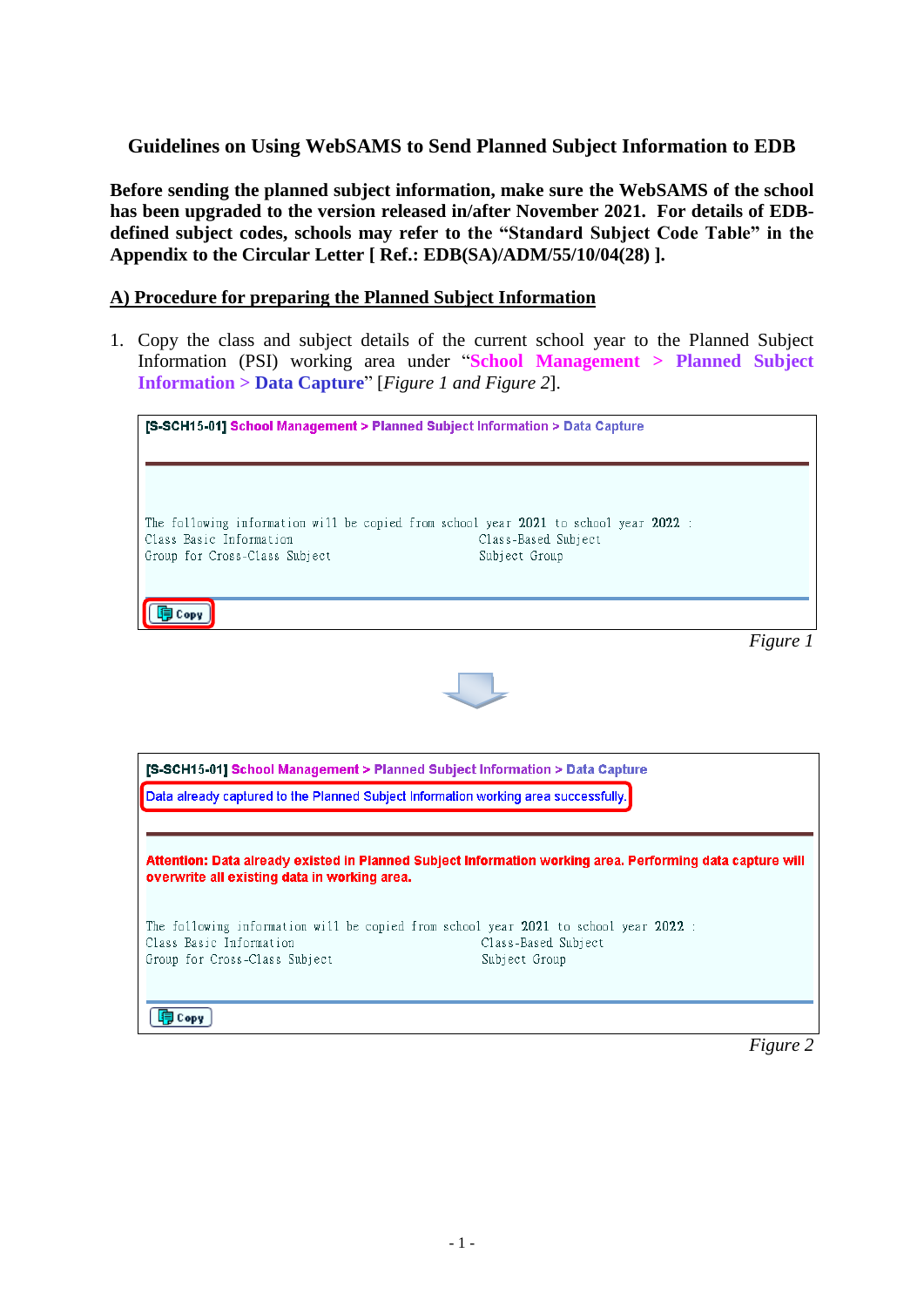- 2. If necessary, users can update the class details of **Secondary 4 and Secondary 5** under "**School Management > Planned Subject Information > Class Details**".
	- i. Users can first delete the records of other levels [*Figure 3 and Figure 4*].

| <b>School Year</b><br>2022 |                           | [S-SCH15-10] School Management > Planned Subject Information > Class Details |
|----------------------------|---------------------------|------------------------------------------------------------------------------|
|                            | <b>Class Level</b>        | <b>Class Name</b>                                                            |
| Secondary 1                | 1A<br>1B                  | $1C$ $1D$                                                                    |
| Secondary 2<br>V           | 2A                        | $\underline{2B}$ $\underline{2C}$ $\underline{2D}$                           |
| Secondary 3                | 3A                        | 3B 3C 3D                                                                     |
| Secondary 4                | 4A                        | 4B 4C 4D                                                                     |
| Secondary 5                | 5A<br>-5B                 | SC SD                                                                        |
| Secondary 6                | 6A                        | 6B 6C 6D                                                                     |
| <b>Add New Class</b>       | <b>Delete Class Level</b> |                                                                              |

*Figure 3*



|                                                   | [S-SCH15-10] School Management > Planned Subject Information > Class Details |
|---------------------------------------------------|------------------------------------------------------------------------------|
| Record deleted successfully.                      |                                                                              |
| <b>School Year</b><br>2022                        |                                                                              |
| <b>Class Level</b>                                | <b>Class Name</b>                                                            |
| Secondary 4                                       | 4B<br>$4C$ $4D$<br>14A                                                       |
| Secondary 5                                       | 5A<br>$SC$ $SD$<br>-5B                                                       |
| <b>Delete Class Level</b><br><b>Add New Class</b> |                                                                              |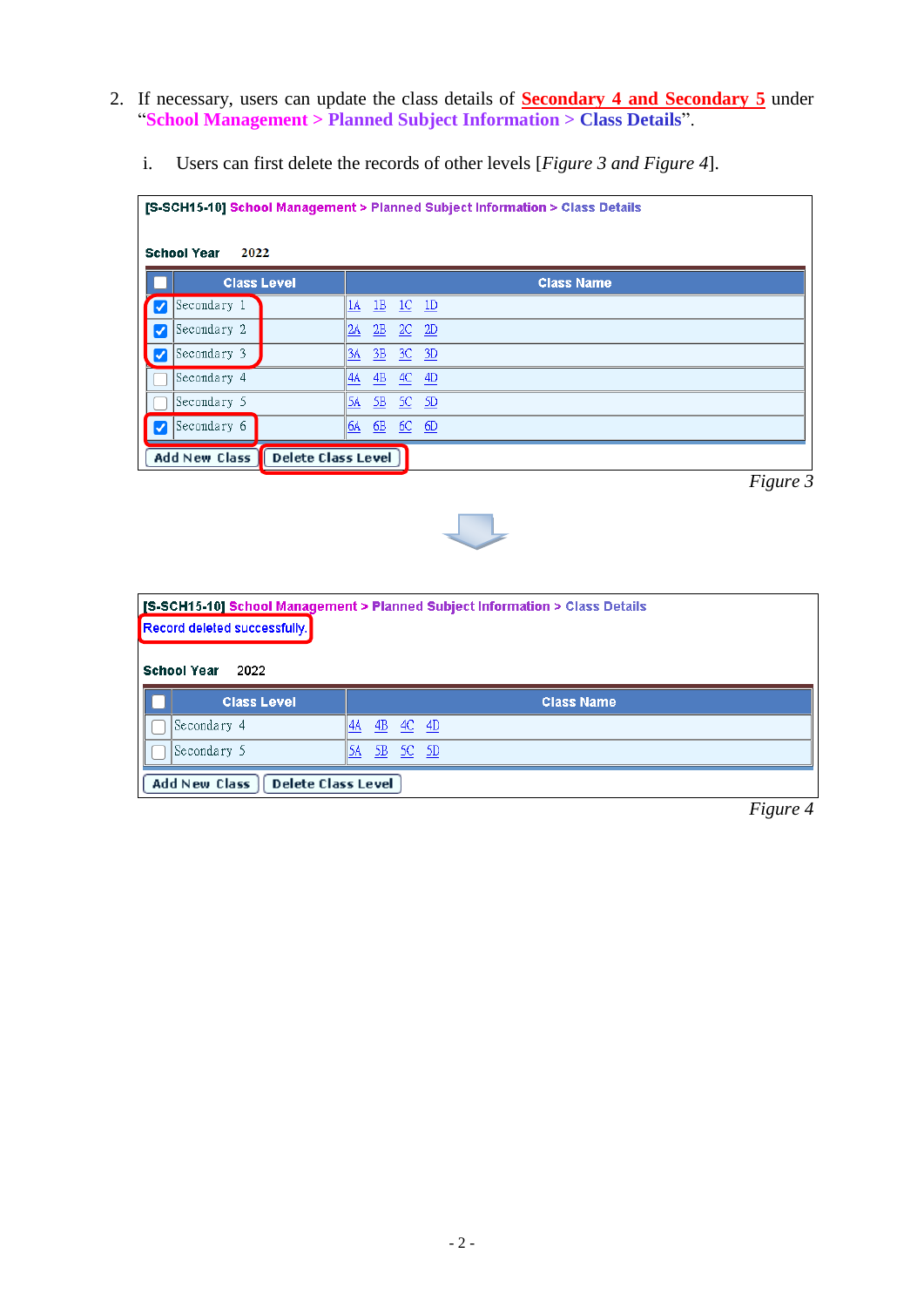ii. Users can update class-based subject details under "**Class-Based Subject**" by selecting the hyperlinks of relevant classes. Users can first delete the subject information related to Applied Learning [*Figure 5 to Figure 7*].

| [S-SCH15-10] School Management > Planned Subject Information > Class Details<br><b>School Year</b><br>2022 |                            |                   |  |  |
|------------------------------------------------------------------------------------------------------------|----------------------------|-------------------|--|--|
| <b>Class Level</b>                                                                                         |                            | <b>Class Name</b> |  |  |
| Secondary 4                                                                                                | - 4D<br>4C<br>4B<br>11 4 A |                   |  |  |
| Secondary 5                                                                                                | - 5D<br>  5A<br>5C<br>5B   |                   |  |  |
| Delete Class Level<br>Add New Class                                                                        |                            |                   |  |  |

 *Figure 5*

|            | [S-SCH15-20] School Management > Planned Subject Information > Class Details > Class-Based Subject |                                |                     |                                   |
|------------|----------------------------------------------------------------------------------------------------|--------------------------------|---------------------|-----------------------------------|
|            |                                                                                                    |                                |                     | <b>Go to Class List</b>           |
|            | <b>Class-Based Subject</b><br><b>Basic Information</b>                                             | <b>Class Subject Full List</b> |                     |                                   |
| 2022       | Secondary, Whole Day                                                                               |                                | Secondary 4 - 4A    |                                   |
|            | Subject $\triangle$                                                                                |                                | <b>MOI</b>          | <b>Number of</b><br><b>Period</b> |
| Compulsory |                                                                                                    |                                |                     |                                   |
|            | 080 Chinese Language                                                                               |                                | Chinese (Cantonese) | 8.00                              |
|            | 165 English Language                                                                               |                                | English             | 8.00                              |
|            | 22S Mathematics (Compulsory Part)                                                                  |                                | Chinese (Cantonese) | 6.00                              |
| Elective   |                                                                                                    |                                |                     |                                   |
| ✓          | 700 Chinese in Practical Context (ApL)                                                             |                                | Chinese (Cantonese) | 2.00                              |
|            | 83S Visual Arts(HKDSE)                                                                             |                                | Chinese (Cantonese) | 6.00                              |
| Add        | <b>Delete</b><br><b>ЭД Сору to</b>                                                                 |                                |                     |                                   |

*Figure 6*



|            | [S-SCH15-20] School Management > Planned Subject Information > Class Details > Class-Based Subject<br>Subjects deleted successfully.<br><b>Class-Based Subject</b><br><b>Basic Information</b> | <b>Class Subject Full List</b> |                      | <b>Go to Class List</b>           |
|------------|------------------------------------------------------------------------------------------------------------------------------------------------------------------------------------------------|--------------------------------|----------------------|-----------------------------------|
| 2022       | Secondary, Whole Day                                                                                                                                                                           |                                | Secondary 4 - 4A     |                                   |
|            | Subject $\triangle$                                                                                                                                                                            |                                | <b>MOI</b>           | <b>Number of</b><br><b>Period</b> |
| Compulsory |                                                                                                                                                                                                |                                |                      |                                   |
|            | 080 Chinese Language                                                                                                                                                                           |                                | Chinese (Cantonese)  | 8.00                              |
|            | 165 English Language                                                                                                                                                                           |                                | English              | 8.00                              |
|            | 22S Mathematics (Compulsory Part)                                                                                                                                                              |                                | Chinese (Cantonese)  | 6.00                              |
| Elective   |                                                                                                                                                                                                |                                |                      |                                   |
|            | 83S Visual Arts(HKDSE)                                                                                                                                                                         |                                | (Chinese (Cantonese) | 6.00                              |
| Add        | <b>Delete</b><br>Copy to                                                                                                                                                                       |                                |                      |                                   |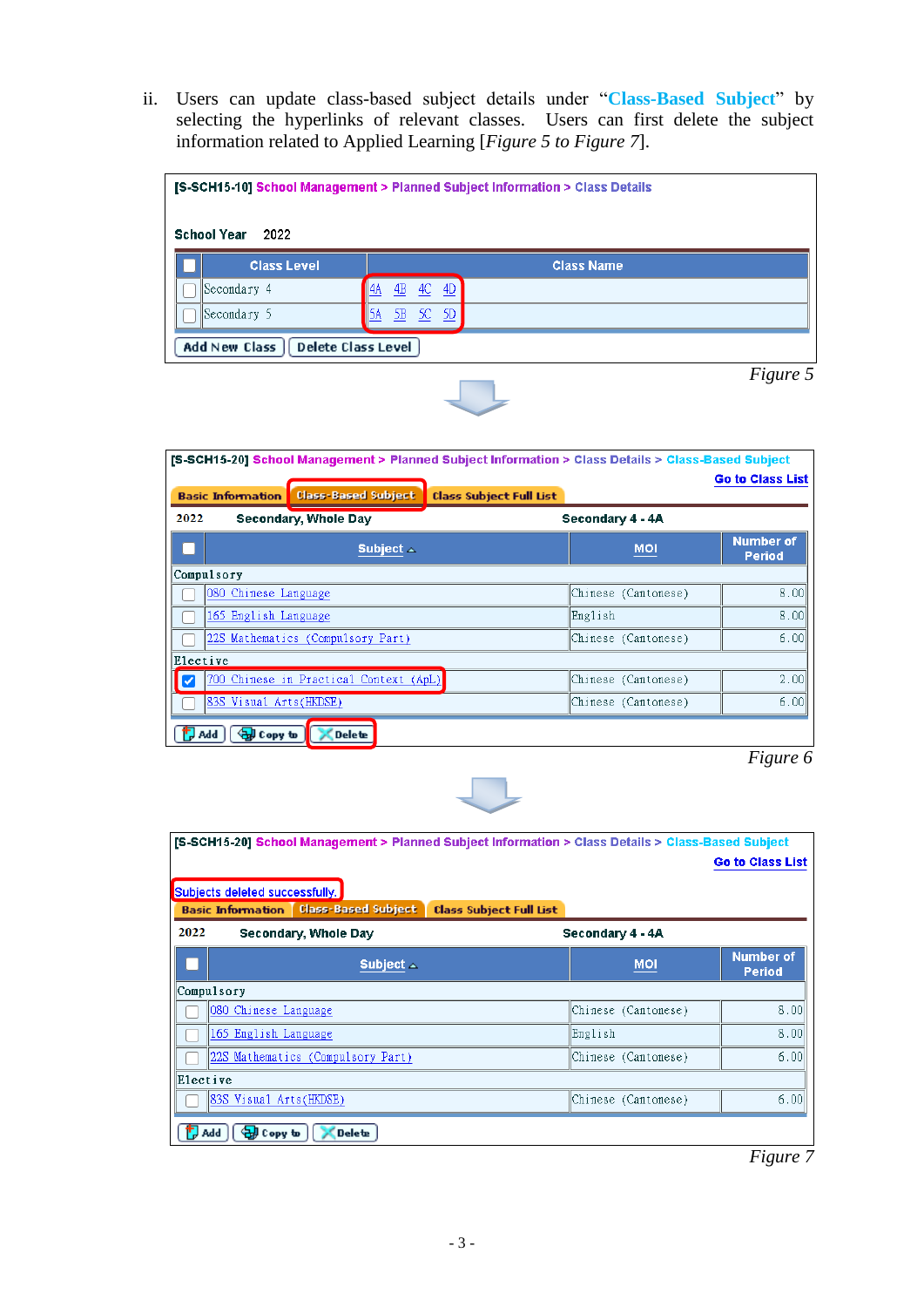iii. Users can add, copy or delete any class-based subject [*Figure 8*].

|            | <b>Class-Based Subject</b><br><b>Basic Information</b> | <b>Class Subject Full List</b> |                                   |
|------------|--------------------------------------------------------|--------------------------------|-----------------------------------|
| 2022       | Secondary, Whole Day                                   | Secondary 4 - 4A               |                                   |
|            | Subject $\triangle$                                    | <b>MOI</b>                     | <b>Number of</b><br><b>Period</b> |
| Compulsory |                                                        |                                |                                   |
|            | 080 Chinese Language                                   | Chinese (Cantonese)            | 8.00                              |
|            | 165 English Language                                   | English                        | 8.00                              |
|            | 22S Mathematics (Compulsory Part)                      | Chinese (Cantonese)            | 6.00                              |
| Elective   |                                                        |                                |                                   |
|            | 83S Visual Arts(HKDSE)                                 | Chinese (Cantonese)            | 6.00                              |
| Add        | <b>Delete</b><br>ਦੇ Copy to                            |                                |                                   |

iv. Users can select the hyperlinks of class-based subjects to update the class-based subject details [*Figure 9 and Figure 10*].

|            | <b>IS-SCH15-20] School Management &gt; Planned Subject Information &gt; Class Details &gt; Class-Based Subject</b> |                                |                     |                                   |
|------------|--------------------------------------------------------------------------------------------------------------------|--------------------------------|---------------------|-----------------------------------|
|            |                                                                                                                    |                                |                     | <b>Go to Class List</b>           |
|            | <b>Class-Based Subject</b><br><b>Basic Information</b>                                                             | <b>Class Subject Full List</b> |                     |                                   |
| 2022       | Secondary, Whole Day                                                                                               |                                | Secondary 4 - 4A    |                                   |
|            | Subject $\triangle$                                                                                                |                                | <b>MOI</b>          | <b>Number of</b><br><b>Period</b> |
| Compulsory |                                                                                                                    |                                |                     |                                   |
|            | 080 Chinese Language                                                                                               |                                | Chinese (Cantonese) | 8.00                              |
|            | 165 English Language                                                                                               |                                | English             | 8.00                              |
|            | 22S Mathematics (Compulsory Part)                                                                                  |                                | Chinese (Cantonese) | 6.00                              |
| Elective   |                                                                                                                    |                                |                     |                                   |
|            | 83S Visual Arts(HKDSE)                                                                                             |                                | Chinese (Cantonese) | 6.00                              |
| Add        | <b>Delete</b><br>સની Copy to                                                                                       |                                |                     |                                   |



|                                   | [S-SCH15-22] School Management > Planned Subject Information > Class Details > Class-Based Subject |                                |                  |                         |
|-----------------------------------|----------------------------------------------------------------------------------------------------|--------------------------------|------------------|-------------------------|
|                                   |                                                                                                    |                                |                  | <b>Go to Class List</b> |
| <b>Basic Information</b>          | <b>Class-Based Subject</b>                                                                         | <b>Class Subject Full List</b> |                  |                         |
| 2022                              | Secondary, Whole Day                                                                               |                                | Secondary 4 - 4A |                         |
| <b>Subject Detail Information</b> |                                                                                                    |                                |                  |                         |
| <b>Subject</b>                    | 080 Chinese Language                                                                               |                                |                  |                         |
| <b>Subject Type</b>               | Compulsory<br>Elective                                                                             |                                |                  |                         |
| <b>MOI</b>                        | Chinese (Cantonese) $\vee$                                                                         |                                |                  |                         |
|                                   | <b>With Teaching Period</b><br><b>Number of Period</b>                                             | 8.00                           |                  |                         |
| Back<br>Save                      |                                                                                                    |                                |                  |                         |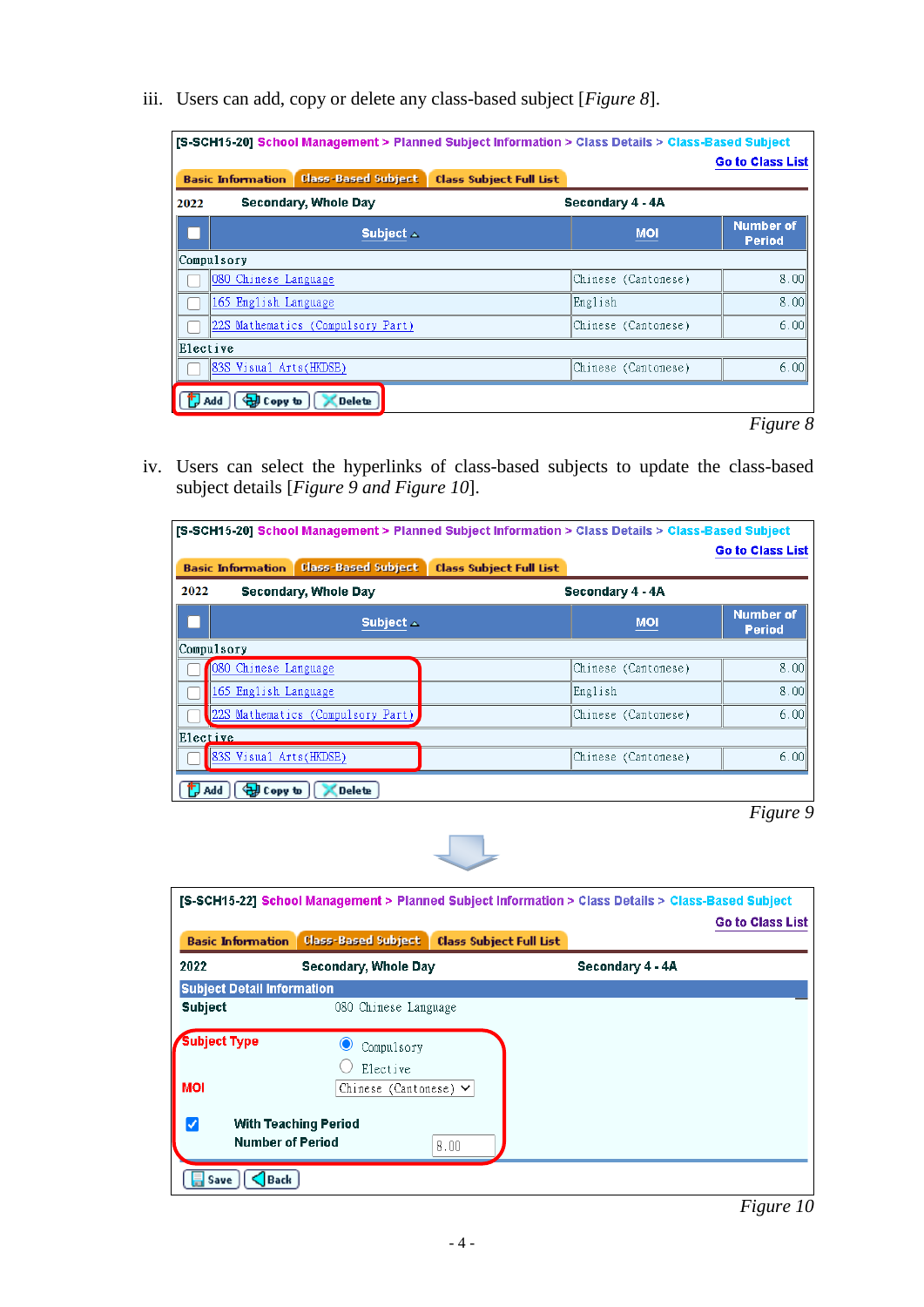3. If necessary, users can update cross-class subject details under "**School Management > Planned Subject Information > Group for Cross-Class Subject**".

| <b>School Year</b><br><b>Class Level</b><br><b>图 Search</b> | 2022          | Secondary 4       | <b>School Level</b> Secondary<br>$\vee$ Group Type<br>A11 | $\check{ }$                                  | <b>School Session</b><br><b>Group Code</b>   | Whole Day                                  |                       |
|-------------------------------------------------------------|---------------|-------------------|-----------------------------------------------------------|----------------------------------------------|----------------------------------------------|--------------------------------------------|-----------------------|
| <b>Group Type</b>                                           |               | <b>Group Code</b> | <b>Group Name</b>                                         | <b>Subject</b>                               | <b>Sub-Group</b>                             | <b>School</b><br>Level /<br><b>Session</b> | <b>Class</b><br>Level |
| Non-Subject<br>Block                                        |               | 21CL              | Chinese Language                                          | Chinese Language                             | $S4 - CL - 1$ , $S4 -$<br>$CL-2$ , $S4-CL-3$ | Secondary S4<br>/ Whole<br>Day             |                       |
| Subject Block 21Bi                                          |               |                   | Biology                                                   | Biology                                      | S4-BIO-1, S4-<br>$BIO-2$                     | Secondary S4<br>$/$ Whole<br>Day           |                       |
| Subject Block 21EL                                          |               |                   | English Literature Literature in                          | English                                      | $S4 - EL - 1$                                | Secondary S4<br>/ Whole<br>Day             |                       |
| Subject Block 21IT                                          |               |                   | ICT                                                       | Information &<br>Communication<br>Technology | $S4-ICT-1$                                   | Secondary S4<br>$/$ Whole<br>Day           |                       |
| Subject Block 21Ph                                          |               |                   | Physics                                                   | Physics                                      | S4-PHY-1, S4-<br>$PHY-2$                     | Secondary S4<br>/ Whole<br>Day             |                       |
| ∃ Add ∫                                                     | <b>Delete</b> |                   |                                                           |                                              |                                              |                                            |                       |

i. Users can add or delete any Group for Cross-Class Subject [*Figure 11*].

- *Figure 11*
- ii. Users can select the hyperlinks of group codes to update the cross-class subject details under "**Basic Information**" [*Figure 12 and Figure 13*].  $\mathbf{r}$

| <b>School Year</b><br><b>Class Level</b><br><b>图 Search</b> | 2022 | Secondary 4       | <b>School Level</b> Secondary<br>$\vee$ Group Type<br>A11 | $\check{ }$                                  | <b>School Session</b> Whole Day<br><b>Group Code</b> |                                            |                       |
|-------------------------------------------------------------|------|-------------------|-----------------------------------------------------------|----------------------------------------------|------------------------------------------------------|--------------------------------------------|-----------------------|
| <b>Group Type</b>                                           |      | <b>Group Code</b> | <b>Group Name</b>                                         | <b>Subject</b>                               | <b>Sub-Group</b>                                     | <b>School</b><br>Level /<br><b>Session</b> | <b>Class</b><br>Level |
| Non-Subject<br>Block                                        |      | 21CL              | Chinese Language                                          | Chinese Language                             | $S4 - CL - 1$ , $S4 -$<br>$CL-2$ , $S4-CL-3$         | Secondary S4<br>/ Whole<br>Day             |                       |
| Subject Block 21Bi                                          |      |                   | Biology                                                   | Biology                                      | S4-BIO-1, S4-<br>BIO-2                               | Secondary S4<br>/ Whole<br>Day             |                       |
| Subject Block 21EL                                          |      |                   | English Literature Literature in                          | English                                      | $S4 - EL - 1$                                        | Secondary S4<br>/ Whole<br>Day             |                       |
| Subject Block 21IT                                          |      |                   | ICT                                                       | Information &<br>Communication<br>Technology | $S4-ICT-1$                                           | Secondary S4<br>/ Whole<br>Day             |                       |
| Subject Block 21Ph                                          |      |                   | Physics                                                   | Physics                                      | S4-PHY-1, S4-<br>$PHY-2$                             | Secondary S4<br>/ Whole<br> Day            |                       |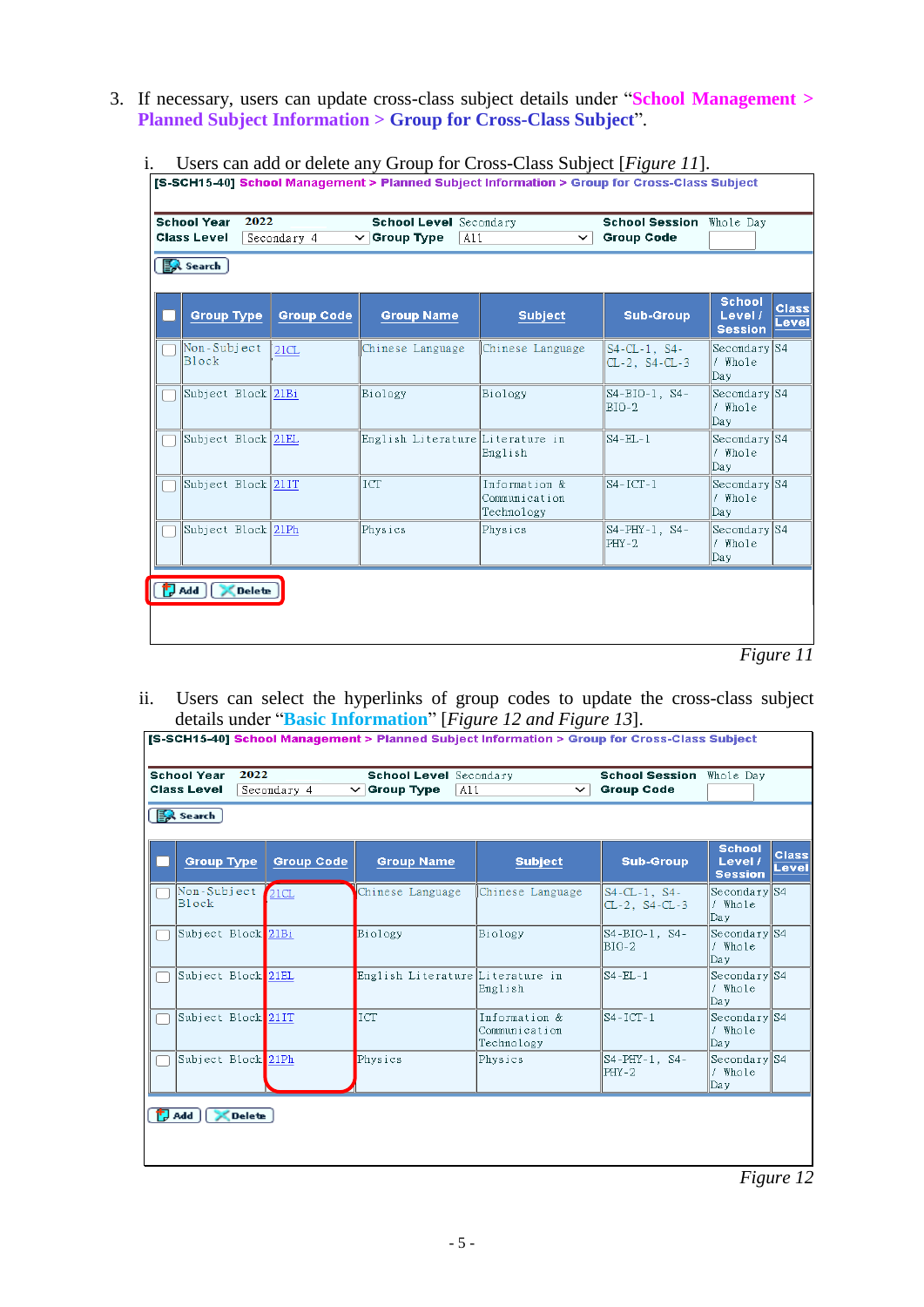| <b>Information</b>                 |                  |                       |                       | [S-SCH15-42] School Management > Planned Subject Information > Group for Cross-Class Subject > Basic |
|------------------------------------|------------------|-----------------------|-----------------------|------------------------------------------------------------------------------------------------------|
| <b>Basic Information</b>           | Sub-Group        | <b>Class Attached</b> |                       |                                                                                                      |
| <b>School Year</b>                 | 2022             |                       |                       |                                                                                                      |
| <b>School Level</b>                | Secondary        |                       | <b>School Session</b> | Whole Day                                                                                            |
| <b>Group Code</b>                  | 21B <sub>i</sub> |                       |                       |                                                                                                      |
| <b>Group Name</b>                  | Biology          |                       |                       |                                                                                                      |
| <b>Subject</b>                     | 045 Biology      |                       | $\checkmark$          |                                                                                                      |
| <b>Group Type</b>                  | Subject Block    |                       |                       |                                                                                                      |
| <b>Default Value for Sub-Group</b> |                  |                       |                       |                                                                                                      |
| <b>MOI</b>                         | English          | $\check{ }$           |                       |                                                                                                      |
| <b>Number of Period</b>            | 6.00             |                       |                       |                                                                                                      |
| Gagl Copy to<br><b>Save</b>        | Back             |                       |                       |                                                                                                      |

*Figure 13*

iii. Users can add or delete any sub-group details under "**Sub-Group**". Users can also select the hyperlinks of sub-group codes to update the sub-group details [*Figure 14*]. (In the interface file, the number of groups for each subject will be automatically generated according to the number of "Sub-Group".)

| <b>Group</b>                                                     |                          |                              |                       |                     |                                          | [S-SCH15-43] School Management > Planned Subject Information > Group for Cross-Class Subject > Sub- |                      |
|------------------------------------------------------------------|--------------------------|------------------------------|-----------------------|---------------------|------------------------------------------|-----------------------------------------------------------------------------------------------------|----------------------|
|                                                                  | <b>Basic Information</b> | Sub-Group                    | <b>Class Attached</b> |                     |                                          |                                                                                                     |                      |
| <b>School Year</b><br><b>School Session</b><br><b>Group Name</b> |                          | 2022<br>Whole Day<br>Biology |                       | <b>Subject</b>      | <b>School Level</b><br><b>Group Code</b> | Secondary<br>21Bi<br>Biology                                                                        |                      |
| <b>Sub-Group</b>                                                 |                          |                              |                       |                     |                                          |                                                                                                     |                      |
|                                                                  |                          | Sub-Group Code A             |                       | <b>MOI</b>          |                                          | <b>Number of Period</b>                                                                             | <b>Subject Block</b> |
|                                                                  | S4-BIO-1                 |                              |                       | English             |                                          | 6.00                                                                                                |                      |
|                                                                  | $S4-BIO-2$               |                              |                       | Chinese (Cantonese) |                                          | 6.00                                                                                                |                      |
| Add                                                              | <b>Delete</b>            | $\bigcap$ Back               |                       |                     |                                          |                                                                                                     |                      |

 *Figure 14*

iv. Users can attach classes to each group under "**Class Attached**" [*Figure 15*].

|                          |           |         |                       |    |                     | [S-SCH15-47] School Management > Planned Subject Information > Group for Cross-Class Subject > Class |
|--------------------------|-----------|---------|-----------------------|----|---------------------|------------------------------------------------------------------------------------------------------|
| <b>Attached</b>          |           |         |                       |    |                     |                                                                                                      |
| <b>Basic Information</b> | Sub-Group |         | <b>Class Attached</b> |    |                     |                                                                                                      |
| <b>School Year</b>       | 2022      |         |                       |    | <b>School Level</b> | Secondary                                                                                            |
| <b>School Session</b>    | Whole Day |         |                       |    | <b>Group Code</b>   | 21Bi                                                                                                 |
| <b>Group Name</b>        | Biology   |         |                       |    | <b>Subject</b>      | Biology                                                                                              |
| <b>Class Level</b>       |           |         |                       |    | <b>Class</b>        |                                                                                                      |
| Secondary 4              |           | ☑<br>4A | ⋁<br>4B               | 4C | 4D                  |                                                                                                      |
| Secondary 5              |           | 5A      | 5 <sub>B</sub>        | 5C | 5D                  |                                                                                                      |
|                          |           |         |                       |    |                     |                                                                                                      |
| <b>Back</b><br>Save      |           |         |                       |    |                     |                                                                                                      |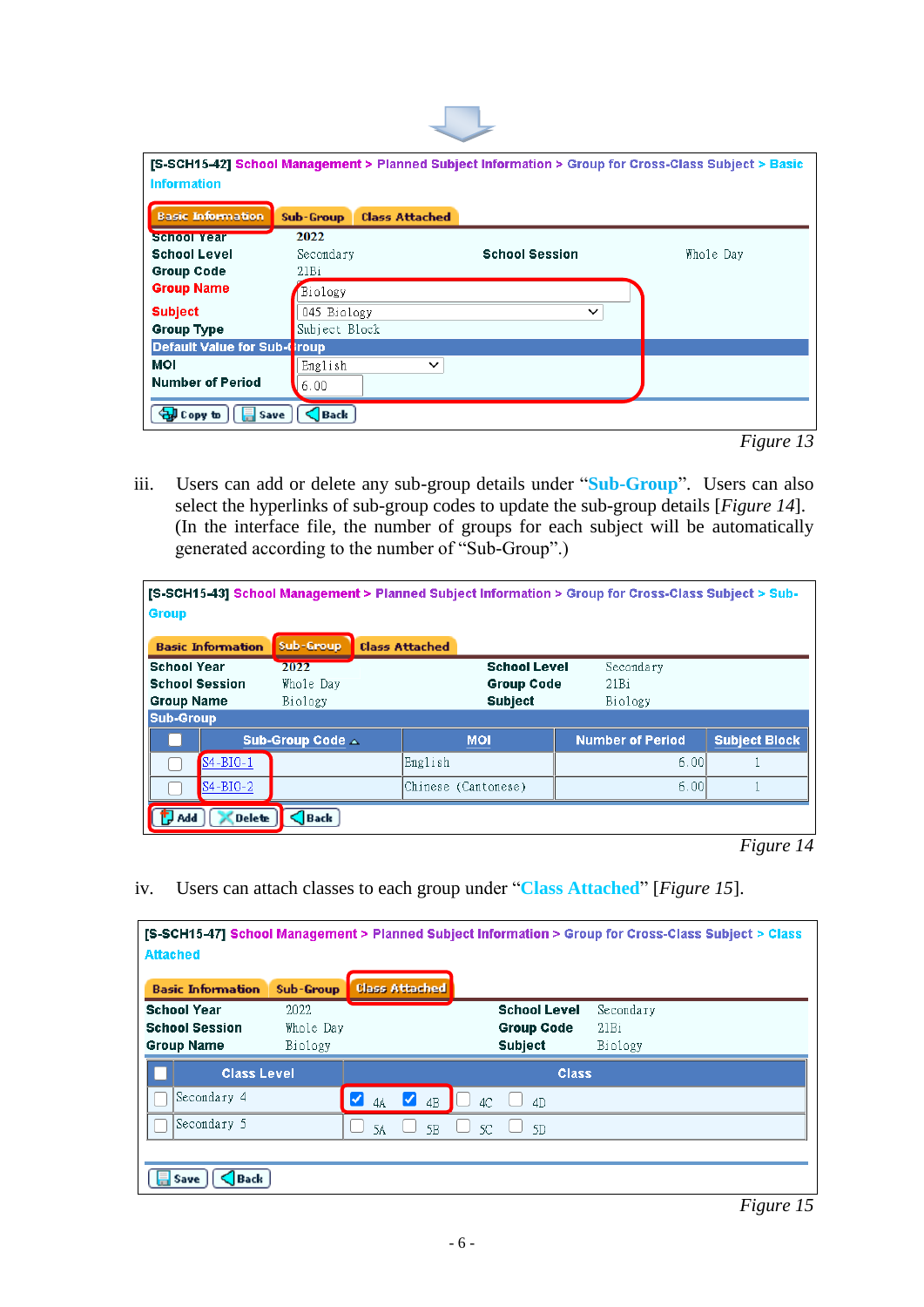## **B) Procedure for sending the Planned Subject Information**

1. Prepare the interface file for "Planned Subject Information in Secondary Schools" under "**School Management > Data Communication > Prepare Outgoing Data**" [*Figure 16*]. **(Please note that only the subject details with EDB-defined subject codes will be included in the interface file.)**

|                | <b>Process Incoming Data</b> | <b>Prepare Outgoing Data</b>                     | <b>Confirmed Outgoing Data</b> |                     |
|----------------|------------------------------|--------------------------------------------------|--------------------------------|---------------------|
|                | <b>File Status</b>           |                                                  | <b>File Description</b>        | <b>Preview Type</b> |
| $\odot$        |                              | Survey on Class and Subject Details              |                                |                     |
| $\circledcirc$ |                              | Planned Subject Information in Secondary Schools |                                |                     |
| $\circ$        |                              | School Emergency Contact Information             |                                |                     |

*Figure 16*

2. Preview/ print the report to check the number of groups for each class-based subject and cross-class subject [*Figure 17*]. In the report entitled "Planned Subject Information Check List", the "No. of Groups" will be listed and sorted into categories according to "Class Level", "Subject" (for class-based subjects and cross-class subjects separately), "MOI" and "No. of Periods per Group (per Week/ Cycle)".

|                | <b>Process Incoming Data</b> | <b>Prepare Outgoing Data</b>                     | <b>Confirmed Outgoing Data</b> |                                    |
|----------------|------------------------------|--------------------------------------------------|--------------------------------|------------------------------------|
|                | <b>File Status</b>           |                                                  | <b>File Description</b>        | <b>Preview Type</b>                |
| $\circledcirc$ |                              | Survey on Class and Subject Details              |                                |                                    |
| $\circledcirc$ | Prepared                     | Planned Subject Information in Secondary Schools |                                | Report<br>$\overline{\phantom{a}}$ |
| $\circ$        |                              | School Emergency Contact Information             |                                |                                    |

*Figure 17*

3. Click "**Un-prepare**" if mistakes are spotted in the report [*Figure 18*]. Amend the irregularities and prepare another interface file.

|                | <b>Process Incoming Data</b> | <b>Prepare Outgoing Data</b><br><b>Confirmed Outgoing Data</b> |                     |
|----------------|------------------------------|----------------------------------------------------------------|---------------------|
|                | <b>File Status</b>           | <b>File Description</b>                                        | <b>Preview Type</b> |
| $\circledcirc$ |                              | Survey on Class and Subject Details                            |                     |
| $\circledcirc$ | Prepared                     | Planned Subject Information in Secondary Schools               | Report<br>▼         |
| $\circ$        |                              | School Emergency Contact Information                           |                     |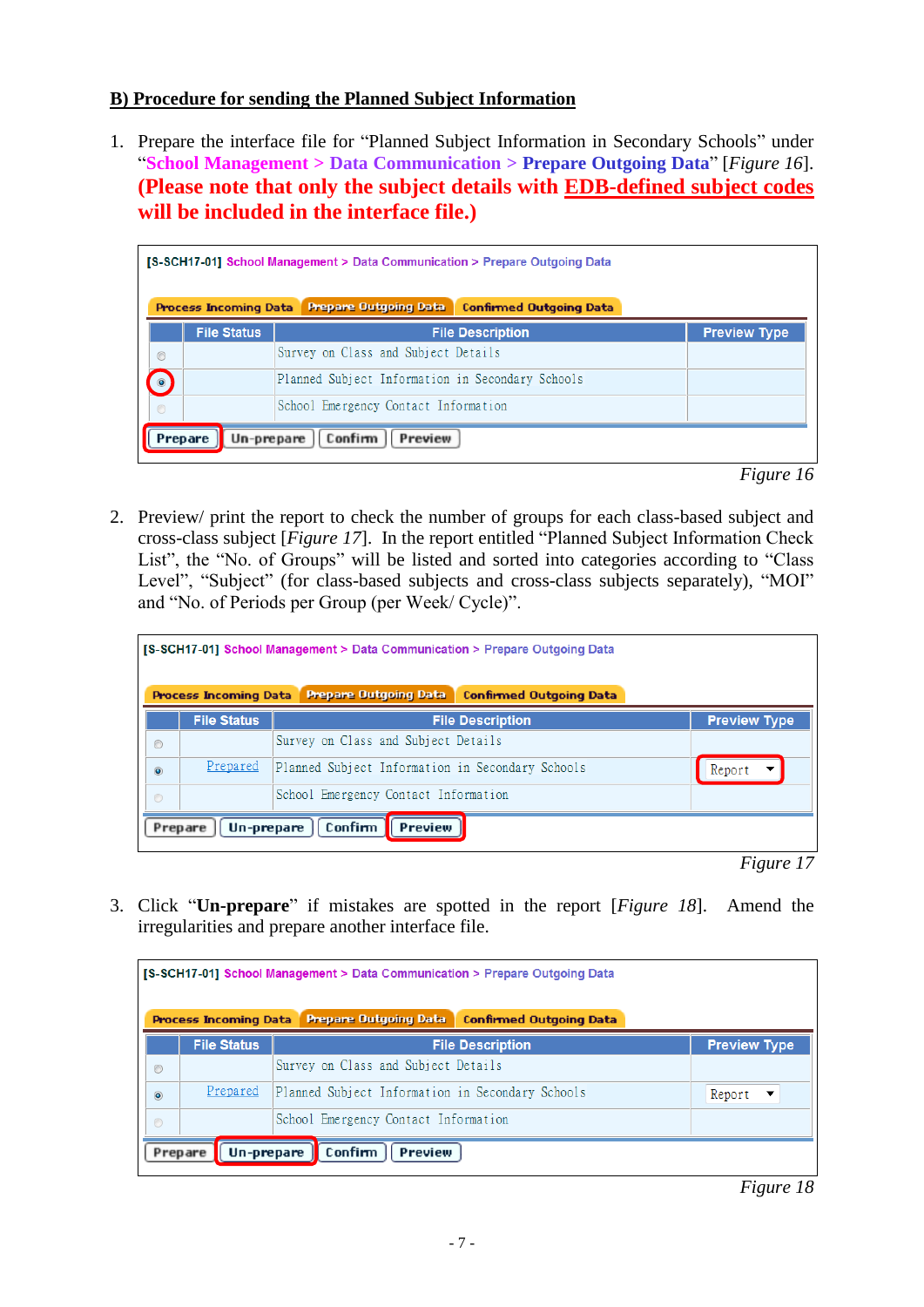4. Click "**Prepared**" to amend "No. of Groups" if "No. of Groups" generated by the system does not reflect the real situation [*Figure 19 and Figure 20*].





|                       | [S-SCH17-09] School Management > Data Communication > Prepare Outgoing Data |                     |                                                      |                  | $\vee$ Bottom           |
|-----------------------|-----------------------------------------------------------------------------|---------------------|------------------------------------------------------|------------------|-------------------------|
| <b>Class</b><br>Level | <b>Subject</b>                                                              | <b>MOI</b>          | No. of<br>Periods Original<br>per<br>Week /<br>Cycle | No. of<br>Groups | No. of<br><b>Groups</b> |
| S4                    | 080-Chinese Language                                                        | Chinese (Cantonese) | 8.00                                                 | 4                |                         |
| S4                    | 11N-Business, Accounting & Financial Studies                                | Chinese (Cantonese) | 5.00                                                 | 1                |                         |
| S4                    | 165-English Language                                                        | English             | 8.00                                                 | 4                |                         |
| S4                    | 310-Physical Education Lessons                                              | Chinese (Cantonese) | 2.00                                                 | 4                | 5                       |
| S4                    | 73S–Technology and Living (Fashion, C&T)                                    | English             | 2.00                                                 | 1                |                         |
| S4                    | B1N-Information & Communication Technology                                  | Chinese (Cantonese) | 5.00                                                 | $\mathbf{1}$     |                         |

5. If all data are correct, click the "**Confirm**" button to send the file to CDS [*Figure 21 and Figure 22*]. If not, un-prepare the file, correct the irregularities and then prepare a new interface file again.

**[Attention: If the WebSAMS of the school has not yet been upgraded to the version released in/after November 2021, an error page will appear when clicking the "Confirm" button for the data file. Schools are required to prepare the data file again after completing the version upgrade.]**

|         | <b>Process Incoming Data</b> | <b>Prepare Outgoing Data</b><br><b>Confirmed Outgoing Data</b> |                     |
|---------|------------------------------|----------------------------------------------------------------|---------------------|
|         | <b>File Status</b>           | <b>File Description</b>                                        | <b>Preview Type</b> |
| $\odot$ |                              | Survey on Class and Subject Details                            |                     |
| $\odot$ | Prepared                     | Planned Subject Information in Secondary Schools               | Report<br>▼         |
| $\circ$ |                              | School Emergency Contact Information                           |                     |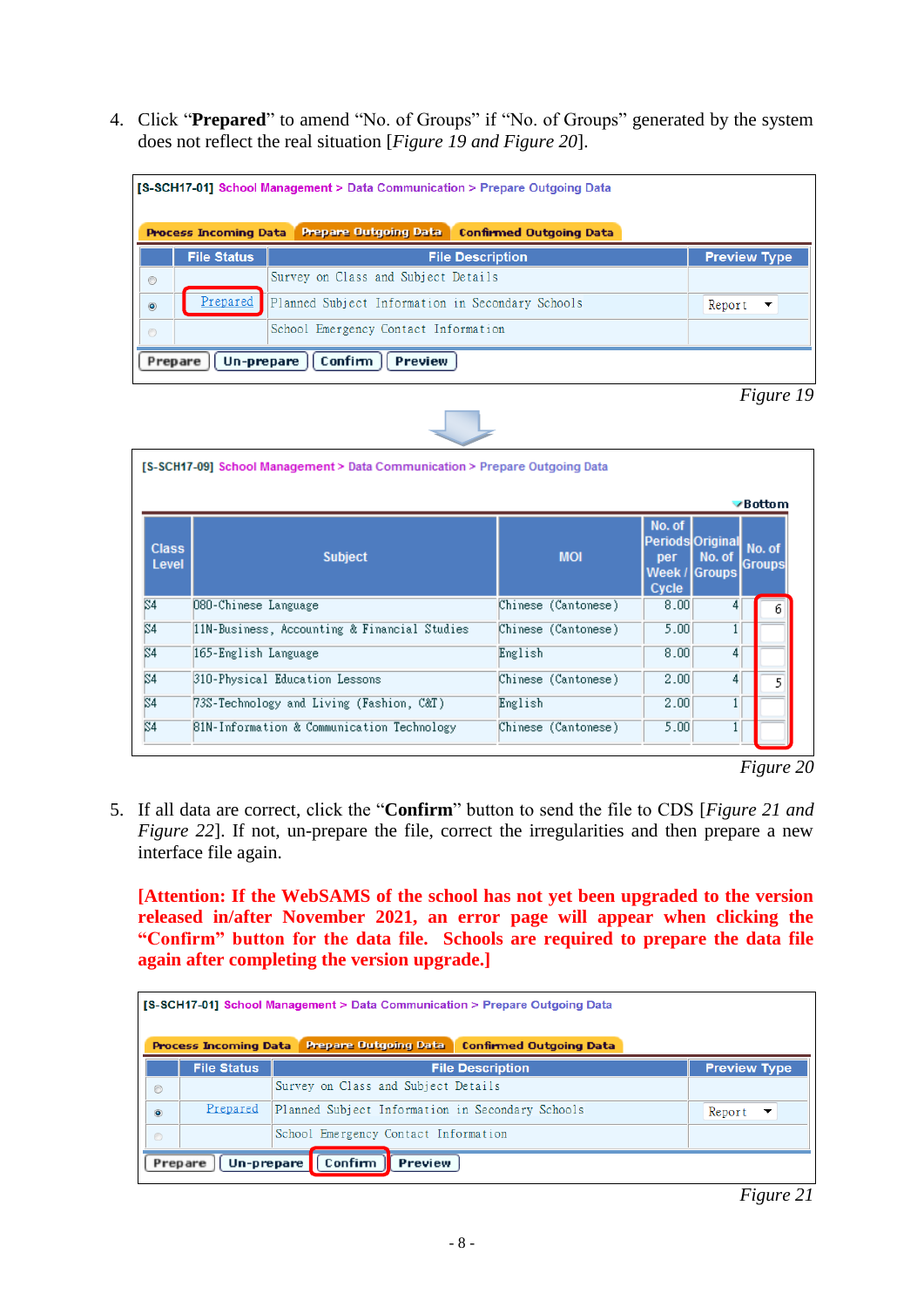|           | Interface file confirmed successfully. | [S-SCH17-01] School Management > Data Communication > Prepare Outgoing Data |                     |
|-----------|----------------------------------------|-----------------------------------------------------------------------------|---------------------|
|           | <b>Process Incoming Data</b>           | <b>Prepare Outgoing Data</b><br><b>Confirmed Outgoing Data</b>              |                     |
|           | <b>File Status</b>                     | <b>File Description</b>                                                     | <b>Preview Type</b> |
|           |                                        | Survey on Class and Subject Details                                         |                     |
| $\circ$   |                                        |                                                                             |                     |
| $\bullet$ |                                        | Planned Subject Information in Secondary Schools                            |                     |

*Figure 22*

## 6. **Warning message(s)** will appear if:

Subject code 265, 11S, 22N, 23N, 24N or 85N is used in S4-S5 for the 2022/23 school year [*Figure 23*].

| [S-SCH17-03] School Management > Data Communication > Prepare Outgoing Data                                                                                                                                                                                                                                                                    |                  |                    |                    |                   |  |  |  |  |
|------------------------------------------------------------------------------------------------------------------------------------------------------------------------------------------------------------------------------------------------------------------------------------------------------------------------------------------------|------------------|--------------------|--------------------|-------------------|--|--|--|--|
| Interface file preparation cannot proceed. Subject code(s) 265 is/are applicable to S6 only in the 2022/23 school<br>year and would be expired in the 2023/24 school year. Starting from the 2022/23 school year, a school which uses<br>subject code(s) 265 in S4 and S5 will not be able to submit Subject Information in Secondary Schools. |                  |                    |                    |                   |  |  |  |  |
| <b>Sch Year</b>                                                                                                                                                                                                                                                                                                                                | <b>Sch Level</b> | <b>Sch Session</b> | <b>Class Level</b> | <b>Class Code</b> |  |  |  |  |
| 2022                                                                                                                                                                                                                                                                                                                                           | Secondary        | Whole Day          | S4                 | 4A                |  |  |  |  |

*Figure 23*

7. Select the interface file for "**Planned Subject Information**" under "**CDS > Outgoing Message > Maintain Message**" [*Figure 24*].

|   |  |                                 | [S-CDS01-01] CDS > Outgoing Message > Maintain Message       |                                |                                    |                           |      |                       |                                       |        |
|---|--|---------------------------------|--------------------------------------------------------------|--------------------------------|------------------------------------|---------------------------|------|-----------------------|---------------------------------------|--------|
|   |  | <b>Maintain Message</b>         | <b>Process Message</b>                                       | <b>Upload Data</b>             |                                    |                           |      |                       |                                       |        |
|   |  |                                 |                                                              |                                |                                    |                           |      |                       | <b>K</b> Page $1 \vee$ of 36 N Bottom |        |
|   |  | <b>Message</b><br><b>Status</b> | <b>Description</b>                                           | <b>Creation</b><br>Time $\sim$ | Ack Time   Subject (Code)   (Code) | <b>Type</b>               |      | <b>Party Priority</b> | <b>School Reference</b>               | Owner  |
| Ú |  | Ready                           | $S$ C9750P1D1H.DAT -<br>lanned Subject<br><b>Information</b> | 09/02/2022<br>11:05 AM         | SCIM (SCIM)                        | Data<br>$\parallel$ (DAT) | EDB. | Normal                |                                       | superl |
|   |  |                                 |                                                              |                                |                                    |                           |      |                       |                                       |        |

*Figure 24*

8. Input School Key to encrypt and send the file to EDB [*Figure 25 and Figure 26*].

|                                                    | [S-CDS01-03] CDS > Outgoing Message > Maintain Message    |
|----------------------------------------------------|-----------------------------------------------------------|
| <b>View Outgoing Message</b><br><b>Description</b> |                                                           |
|                                                    | SC9750P1D1H.DAT - Planned Subject Information             |
| Subject (Code)                                     | SCIM (SCIM)                                               |
| Type (Code)                                        | Data (DAT)                                                |
| <b>Message Status</b>                              | Ready                                                     |
| Owner                                              | superl                                                    |
| <b>Creation Time</b>                               | 09/02/2022 11:05 AM                                       |
| <b>Acknowledge Receipt</b>                         |                                                           |
| Party                                              | EDB.                                                      |
| <b>Priority</b>                                    | Normal                                                    |
| <b>School Reference</b>                            |                                                           |
| SC9750F1.DAT                                       | <b>File Attachment</b><br>Tabular<br><b>Report</b><br>Raw |
| Reject<br>Encrypt                                  | Delete   Edit  <br>$\chi$ Close                           |
|                                                    | Figure 25                                                 |